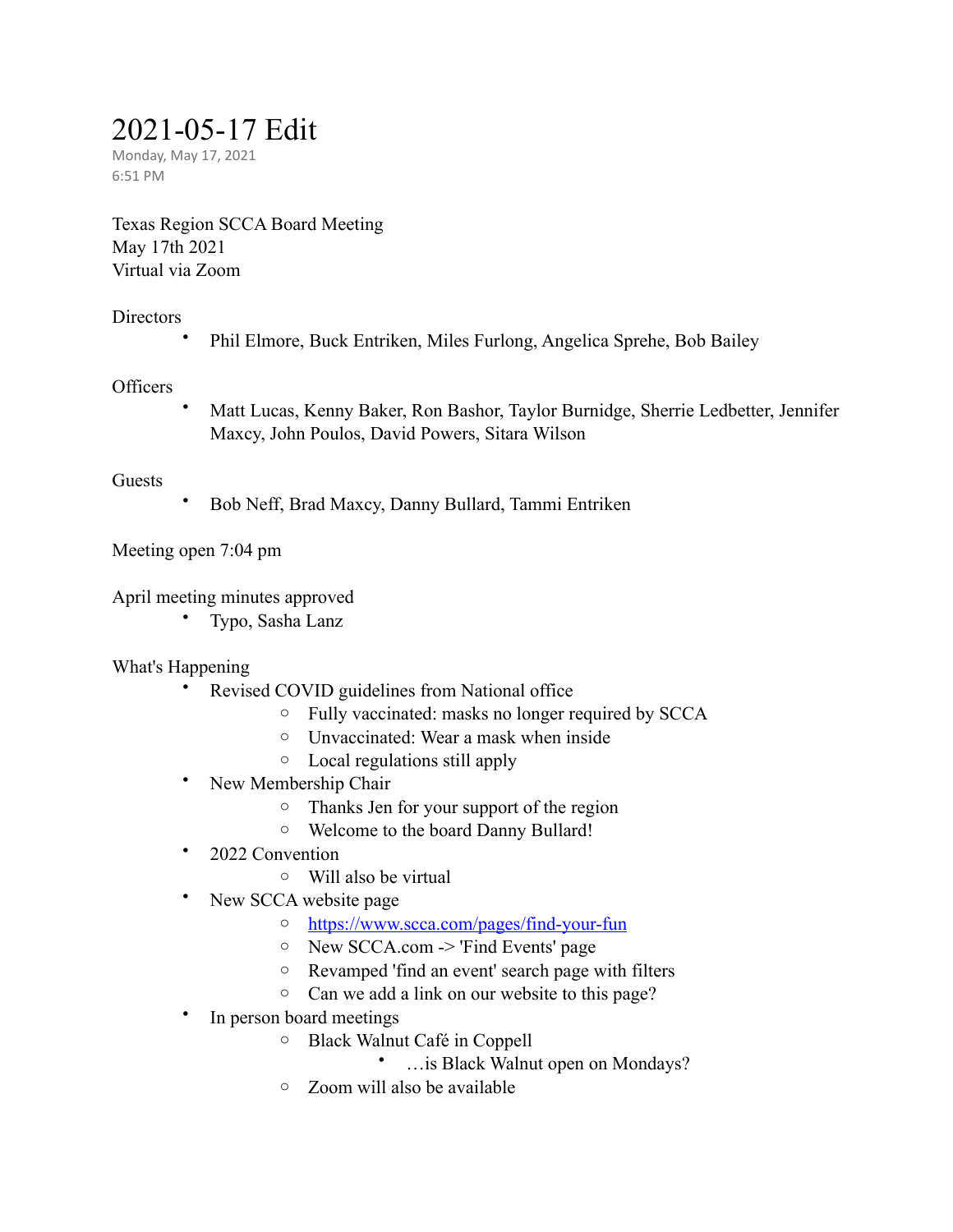- o June 7th
- Time Trials National Tour and Track Night in America
	- o This weekend at ECR

Treasurer's Report, Sherrie Ledbetter

- Time Trials event #1
	- o MSRC 1.7 Overall minor loss
- May Club Race
	- o Expenditures, but no income yet
	- o Invoices still trickling in
- Solo
- o Accidentally pre-paid July LSP event in April
- o Audio equipment replaced, under budget
- o Timing equipment needs replacement, not yet purchased
- Event Services
	- o C10 event, not yet paid
- Overall doing fine

Rally Report, John Poulos

- May 1st event
	- o TikTok Rally, TSD Tour with Monte Carlo rules
	- o 19 participants
	- o Good mix of novices and experienced participants
	- o Road and weather was nice
	- o Overall positive feedback
	- o Rally app was helpful and efficient
- Map Rally
	- o Sometime in August
- National Rally Weekend
	- o October
	- o 3 or 4 planned rallys
	- o Publication/marketing efforts need to be started
- "Treks"
- o Non-competitive rally, "group drive"
- o Possibly including in Rally program in the future
- o Would be very low entry cost to cover national sanction fees
- o Should be lower work required since unscored event

## Club Race, Sitara Wilson

- Sunburn GP
	- $\circ$  130+ entries
	- o Nice weather
	- o Final numbers not yet complete, but looking positive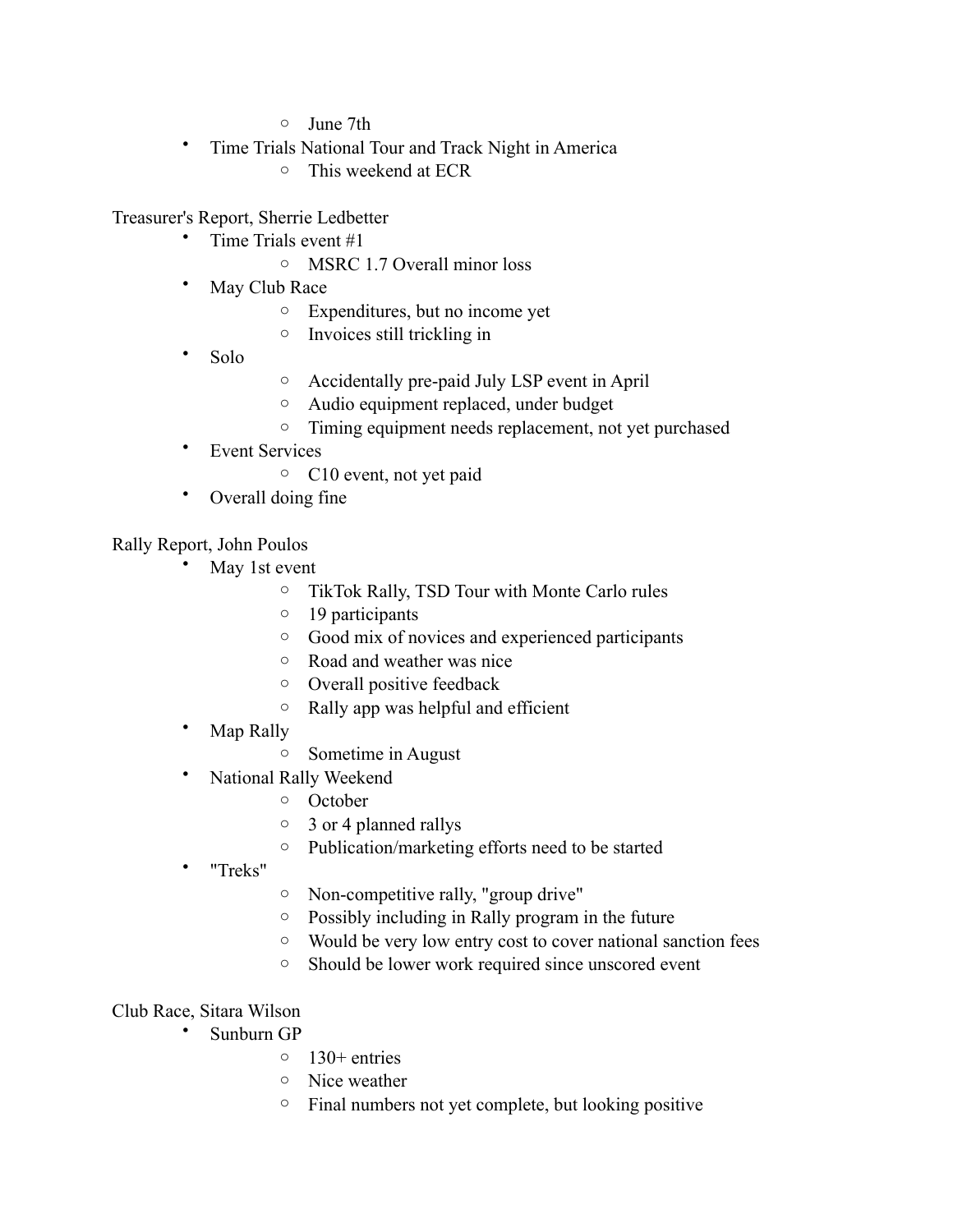- o Positive feedback from competitors
- o Ambulances were late on Saturday by over an hour

• Full schedule was still run, just delayed

- o Paddock parking had more concrete and was well organized
- o Track improvements were enjoyed by all and made running a race easier
- Future
- o Angelica helping with race program improvements
	- Worker communications, etc
- o Looking to do future training event at ECR for worker training
	- Need to recruit new people to help bolster experienced population
	- Hoping to combine with driving school event
	- Other corner worker "groups" popping up in the area, may need to re-evaluate worker compensation as a result
- Race Schedule Change
	- o Moving Cresson 1.7 race to last weekend in Feb
	- o Working on 3.1 race in late spring

#### Solo Report, David Powers

- Audio equipment replaced
	- o Some fine tuning still required
- C<sub>10</sub> event
	- o It happened
	- o "unique, cone-intensive course" with a 3x crossover
	- o No major issues
	- $\circ$  Very positive feedback from organizers & participants
	- o Sanction had to be emailed manually
- New event
	- o Lonestar Park Sunday September 26th
	- $\circ$  11/4 move to a different Lonestar Park lot, but rental will be free
		- Requested by venue
- Next Event July 25th
- Texas Motor Speedway still not talking to us
	- o Hoping C10 event may have improved our "ranking" with management

## Time Trials Report, Sherrie Ledbetter

- Event #1 at Cresson
	- o Repave was rushed and had "quality issues"
	- o Good solo sign-off rate
- **Marketing** 
	- o Working with national office